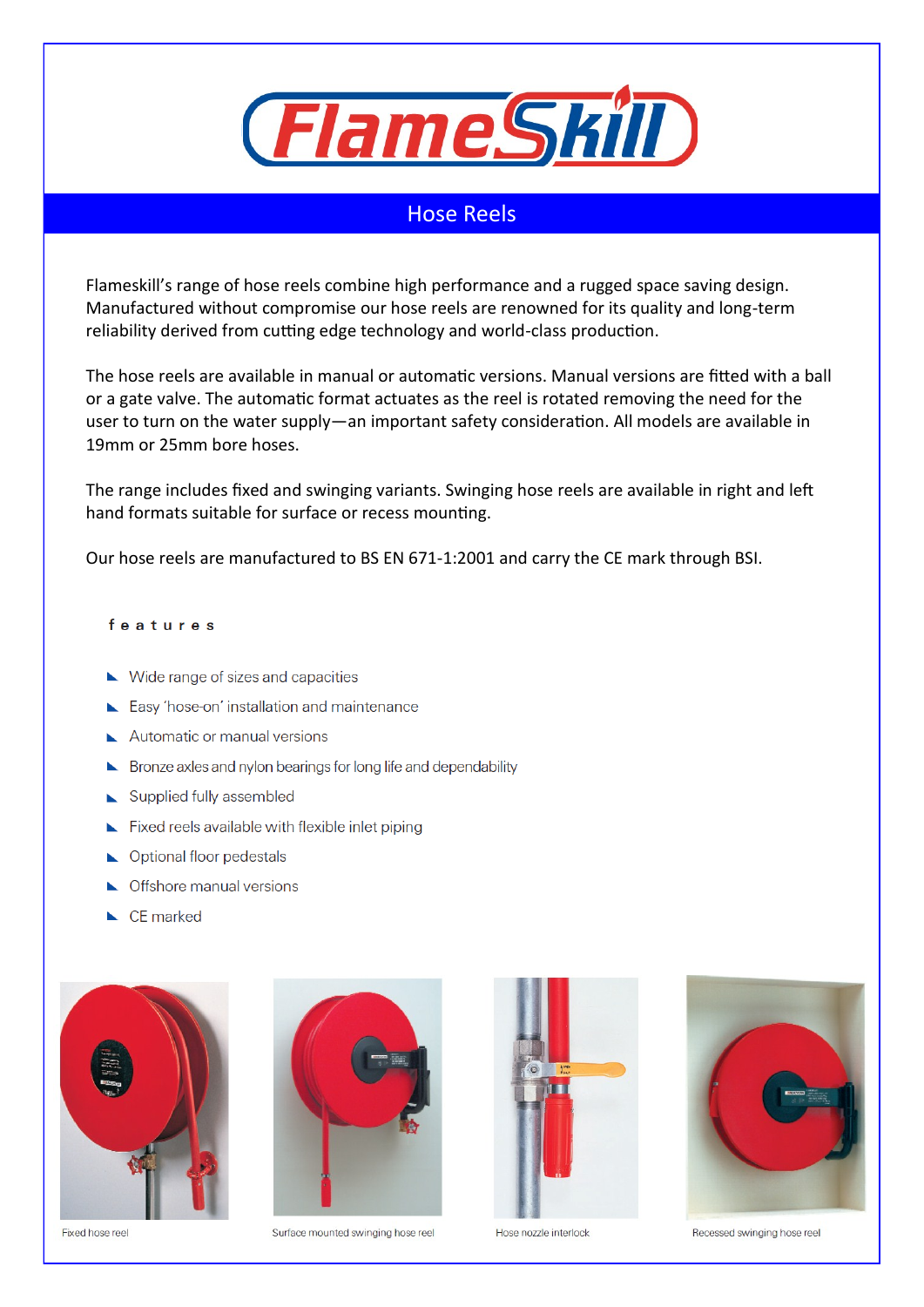

# Hose Reels

## **Approval to BS EN 671-1:2001**

Flameskill hose reels carry the CE mark, issued by BSI and manufactured to BS EN 671-1:2001. In accordance with BS EN 671-1:2001, the latest European Standards that supersedes BS EN 671-1:1995, the maximum length of tubing that can be fitted to a reel is 30mtr of either 19mm or 25mm bore hope. Longer lengths of tubing can be supplied on request.

| <b>Fixed Hose Reels 55FH</b>               |          |            |        |  |
|--------------------------------------------|----------|------------|--------|--|
| 19mm $(3/4)$                               | 25mm(1") | Dim A (mm) | Carton |  |
| 15 metres                                  |          | 156        | А      |  |
| 20 metres                                  |          | 196        | A      |  |
| 36.5 metres*                               | 20       | 236        | A      |  |
| 45 metres*                                 | 30       | 276        | R      |  |
|                                            |          |            |        |  |
| Gross weight packed (without hose): 11.8kg |          |            |        |  |



| <b>Swinging Hose Reels 55SW</b>                      |          |                          |             |  |
|------------------------------------------------------|----------|--------------------------|-------------|--|
| 19mm $(3/4)$                                         | 25mm(1") | Dim A (mm)               | Carton      |  |
| 15 metres<br>20 metres<br>36.5 metres*<br>45 metres* | 20<br>30 | 190<br>230<br>270<br>310 | А<br>А<br>R |  |

Gross weight packed (without hose): 14.9kg



| <b>Recess Hose Reels 55RS</b>              |          |            |        |
|--------------------------------------------|----------|------------|--------|
| 19mm $(3/4)$                               | 25mm(1") | Dim A (mm) | Carton |
| 15 metres                                  |          | 180        | А      |
| 20 metres                                  |          | 220        | A      |
| 36.5 metres*                               | 20       | 260        | А      |
| 45 metres*                                 | 30       | 300        | B      |
| Gross weight packed (without hose): 13.6kg |          |            |        |